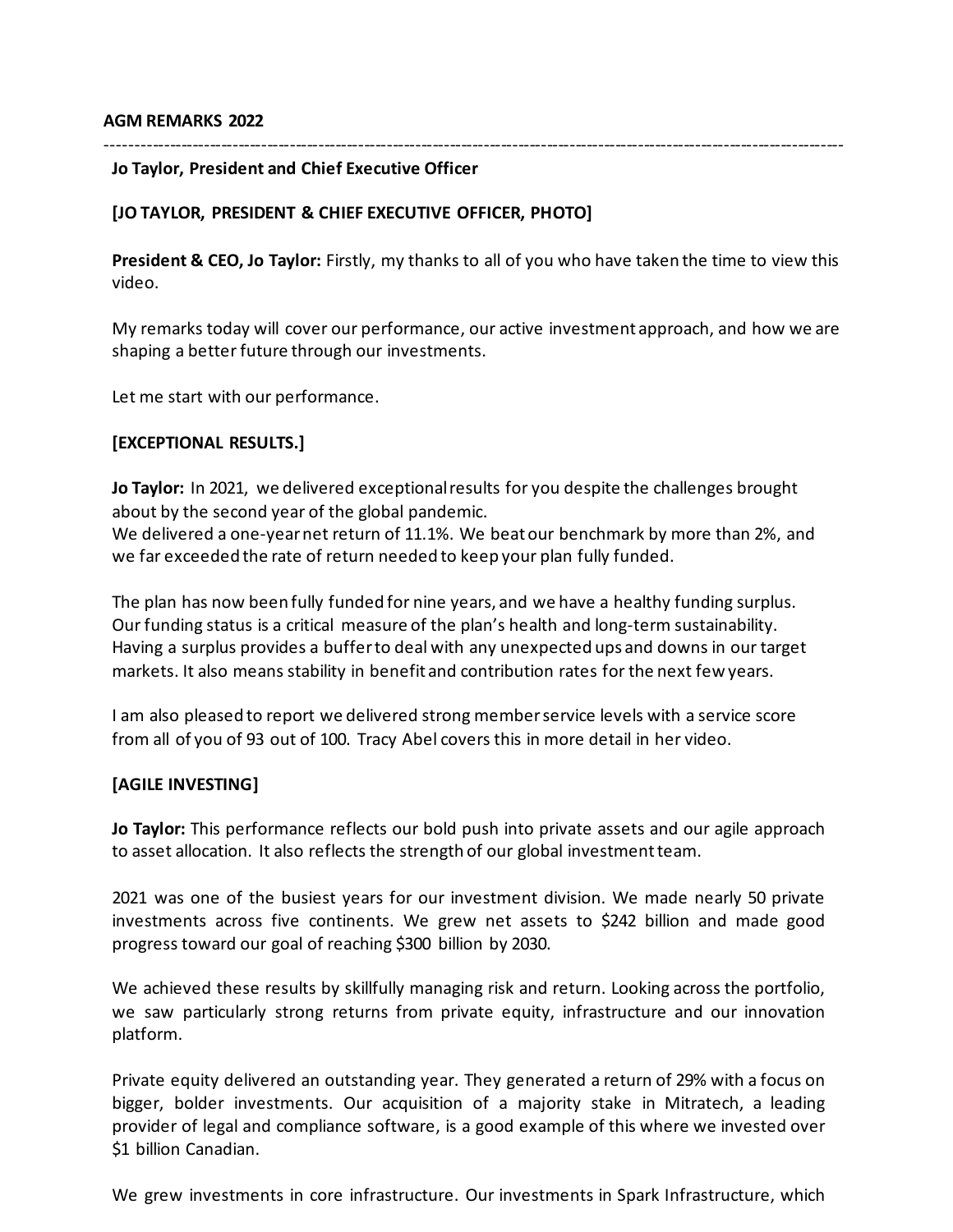owns stakes in several electricity transmission businesses in Australia, and Enwave, a Canadian district energy business, are two good examples. In total, we invested or committed over \$12 billion in high-quality infrastructure last year.

We also grew investments in fast growing, innovative companies. In its second year of operation, our innovation platform generated a strong return of 39%. We continued to grow this portfolio through investments in ApplyBoard, Beamery and CD Finance to name a few.

Over the course of the pandemic we generated over \$40 billion in net investment income through this active, agile approach. This is an excellent outcome given the unprecedented volatility and uncertainty investors faced.

## **[BUILDING BETTER BUSINESSES]**

**Jo Taylor:** This active management approach has been essential through the pandemic. For example, we worked closely with Cadillac Fairview, our real estate subsidiary, to help them to navigate government mandated mall closures and remote working – both of which severely impacted their business.

We also committed new capital to help them to expand internationally in the United States, the United Kingdom and Asia. Over the course of the pandemic they went from double digit losses to positive returns and they are now well-positioned to grow more globally.

Technology is another area where we actively work with our portfolio companies. If you look at agriculture for instance, it is a sector facing enormous pressure to become more sustainable.

Through Koru, our digital incubator, we created Vayda Farms. It is a regenerative farming platform that combines new technology and traditional farming practices to help farmers grow more nutrient-dense foods at a lower cost. We expect that business to be at the forefront of sweeping changes in the agriculture sector.

These are just two examples of our active management approach in action, there are many more. From financial services, to healthcare, to utilities, and technology, we are leveraging our in-depth experience to help our companies all around the world.

### **[BUILDING A BETTER FUTURE]**

**Jo Taylor:** Active, engaged management also means using our experience and influence to help our portfolio companies have a positive impact on their stakeholders and the world.

Let's look at the environment.

Climate change is one of the defining issues of our generation. As investors, we have a responsibility to use our capital and influence to accelerate the transition to a low carbon economy.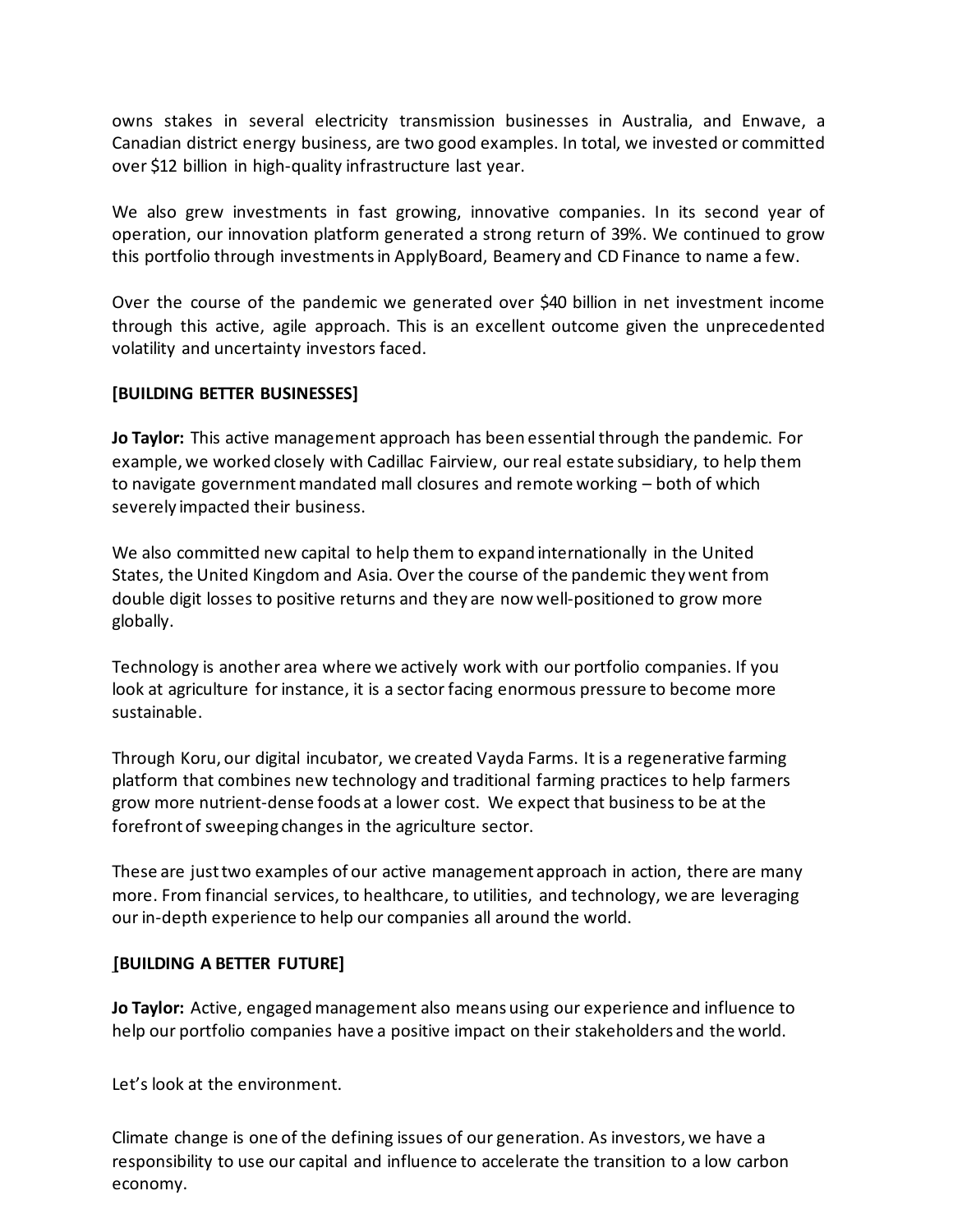Last year we committed to reach net zero greenhouse gases by 2050. And we committed to reduce our emissions intensity by almost half by 2025 and two thirds by 2030.

I am pleased to report we are making headway against those targets.

Since 2019, we have decreased our portfolio emissions intensity by over 30% and we have reduced our absolute emissions by 13%.

It will take more time to decrease our carbon footprint to where we want it to be, and it will get harder, but we are committed to meeting our short and long-term goals. I look forward to reporting annually on our progress.

At the same time, we are investing in green assets like renewable energy and electricity grids.

These are key investments as reliable electricity is essential to reduce demand for fossil fuels and lower emissions. Last year we added more than \$5 billion in new green and transition assets, and our portfolio of green assets now stands at more than \$34 billion.

NextEra Energy is a good example of this. They are one of the world's leading renewable energy companies and we invested more than \$1 billion Canadian into a portfolio of renewable energy assets last year. We hope this investment marks the beginning of a longterm partnership with NextEra.

I know that many of you feel strongly that we should divest some of our investments with a high carbon footprint. Examples of this would be companies that extract or transport fossil fuels. We hear and understand your concerns. We believe that selling fossil fuel assets does not fix the problem, it just passes it onto a different owner. Equally, the world cannot support current demands for heat and power in the coming years without some transition fuels such as natural gas.

While we might wish it were not the case, fossil fuels remain deeply embedded in the fabric of many economies. Decarbonization will not happen overnight, it will take time, dedication and persistence. Our active ownership approach and long-time investment horizon is ideally suited to help businesses decarbonize.

We have made an explicit commitment to always first engage with businesses rather than divest them. We believe in working with our partners to solve problems and build better, more sustainable businesses long-term.

This may mean working with companies that have a higher emissions profile to support their journey. Our plan would be to work with them to measure emissions and set reduction targets, and then to develop transition plans and stay engaged to ensure they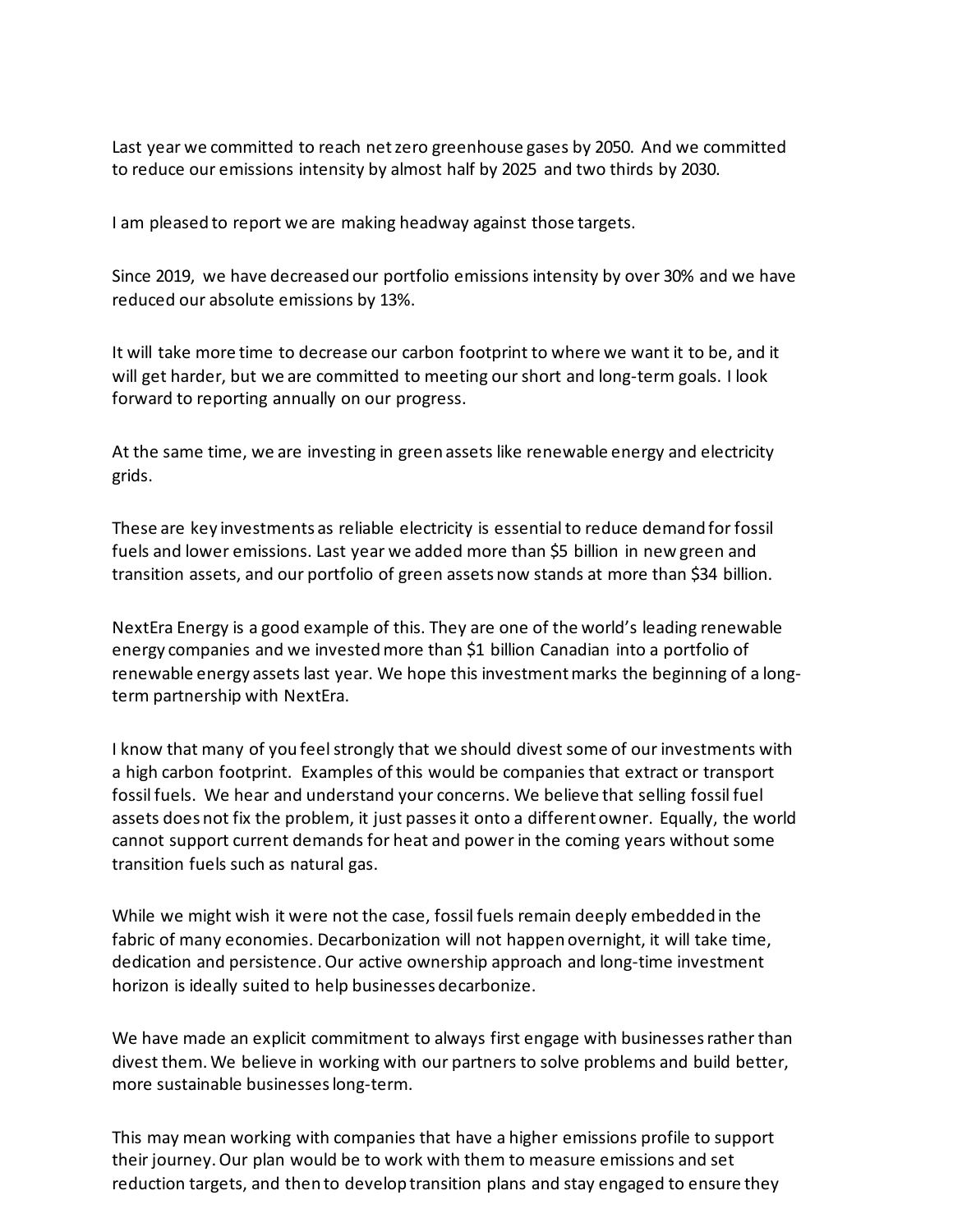are delivering on them.

To be clear, this does not mean we will invest in any business, and it does not mean we plan to build a large portfolio of fossil fuel companies. Equally we have made a commitment to invest selectively in businesses that have a clear and credible path to decarbonize and where we are making a real impact.

Puget Sound Energy, which we acquired a stake in earlier this year, is an example. This is an electric and gas utility in Washington state. Today, they generate a small portion of their electricity by burning coal. Over the next three years they have a clear, defined path to decommission all their coal activities. As engaged, active owners, we can help them grow their portfolio of renewable energy projects to ensure that happens and to find replacement sources of power as those facilities go offline.

As owners, we also use our scale and influence to improve governance at all of our companies. We have more than 300 board seats across our portfolio. With this presence, we can influence the actions of our portfolio companies on a wide range of environmental, governance and social issues.

Five years ago, we began to tackle gender diversity in the boardrooms of our investee companies. We set a target to ensure women represented 30% of board seats across our private-company boards by the end of 2022. Through our active management, I am pleased to report we achieved this target one year early.

We achieved this by tackling all criteria that inadvertently penalized women candidates and worked closely with our portfolio companies to proactively select women for our boards. While there is more work to do, this approach has brought more diversity of thought and new skills and experience across our portfolio.

Looking ahead, we are pushing ahead with plans to further broaden diversity on our boards, and at Ontario Teachers' too.